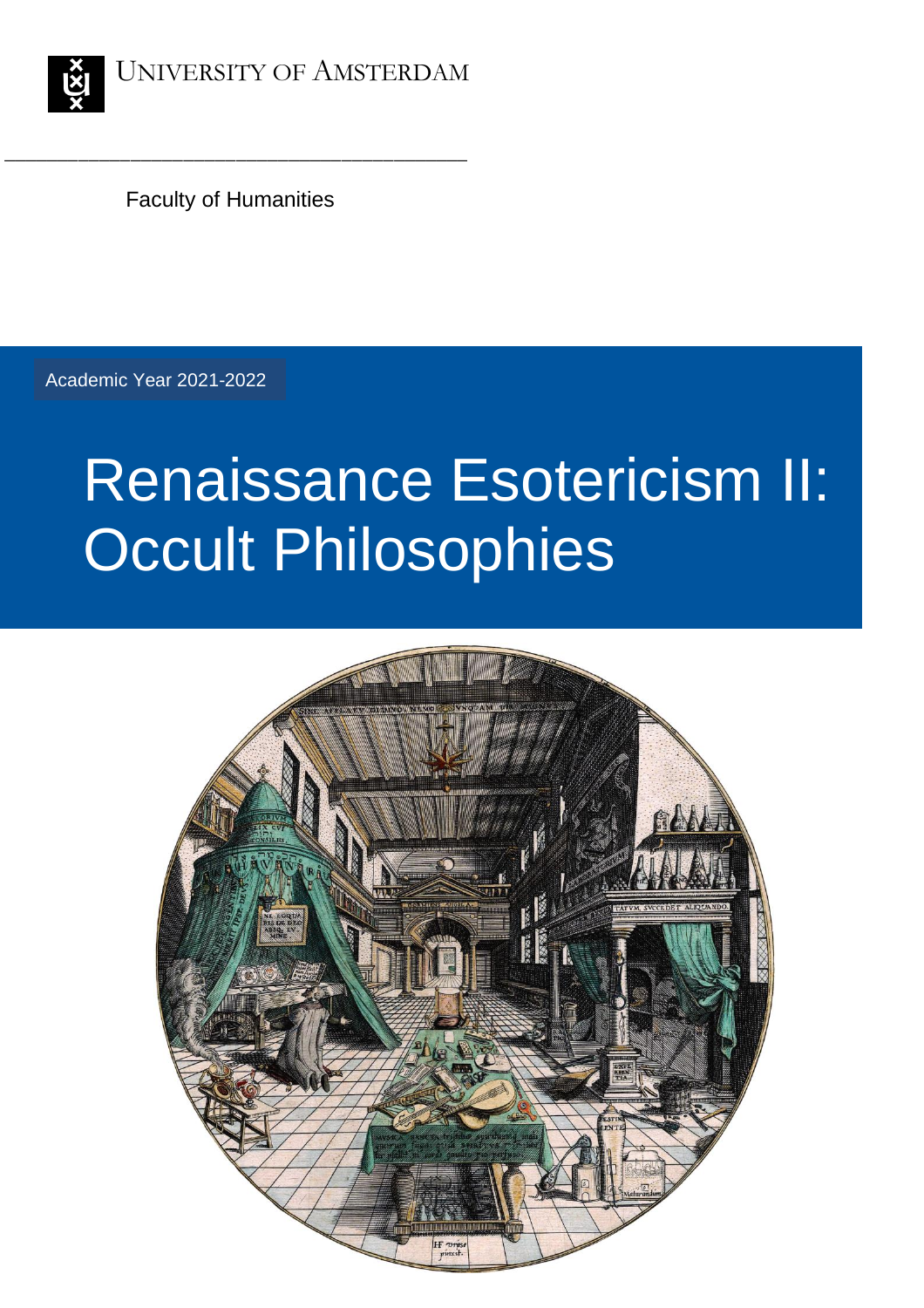#### **Part of MA Western Esotericism Chiectives**

The module 'Renaissance Esotericism II: Occult Philosophies' is part of the MA in Spirituality and Religion.

Heinrich Cornelius Agrippa's *On Occult Philosophy* (1533) is the best-known Renaissance encyclopedia of magic. Its syncretic mixture of material drawn from medieval grimoires, from classical antiquity and from sources new to the Christian West, such as the Jewish tradition of Kabbalah, is an invaluable resource for our understanding of early modern occult philosophy and modern occultism. In this module we shall investigate *Philosophia occulta*, an important current of Western esotericism, considering the various kinds of knowledge and experience that participate in Renaissance ideas of magic. Ranging through the natural, celestial and divine realms we shall examine some of the sciences and philosophies and encounter some of the significant figures that contributed to its development. We shall seek to amplify Agrippa's writings with material drawn from other influential contemporary sources and conclude the module with sessions on subsequent esoteric approaches that display affinities with his occult philosophy.

During each class students will deliver an oral presentation following an introductory lecture from the teacher. After the presentation is delivered the teacher will focus further on the problems in question and these will be discussed; all students are expected to actively participate in this discussion.

By the time they complete this module students will have received advanced knowledge about historical data and theory onthe diversity of occult philosophies in the Early Modern Period. From their critical examination of primary and secondary sources, students will have new, indepth knowledge of this subject area, an understanding of the fundamental characteristics of esotericism for this period, and insight into some of the social, religious and philosophical changes that took place in the Late Middle Ages and Renaissance that were conducive to the development of Western esotericism. From their presentations and essays they will have the ability to identify, analyse and synthesise material from original historical texts and to evaluate modern scholarly interpretations, and then frame relevant questions for their presentations and essays in an independent and coherent way.

This course is taught entirely in English.

#### **Course catalogue**: 153421136Y

#### **Semester 2**

Block 1 (6 EC): Renaissance Esotericism II: Occult Philosophies, Seminar, 2 x 2 hours per week

**Lecturer**: Dr. P.J. Forshaw

For most current information about this MA module and its entry requirements, please contact our study adviser at: T: 020 525 4484 E: studieadviseur-geschiedenis-fgw@uva.nl

For general information on the MA in Western Esotericism, please see: www.amsterdamhermetica.nl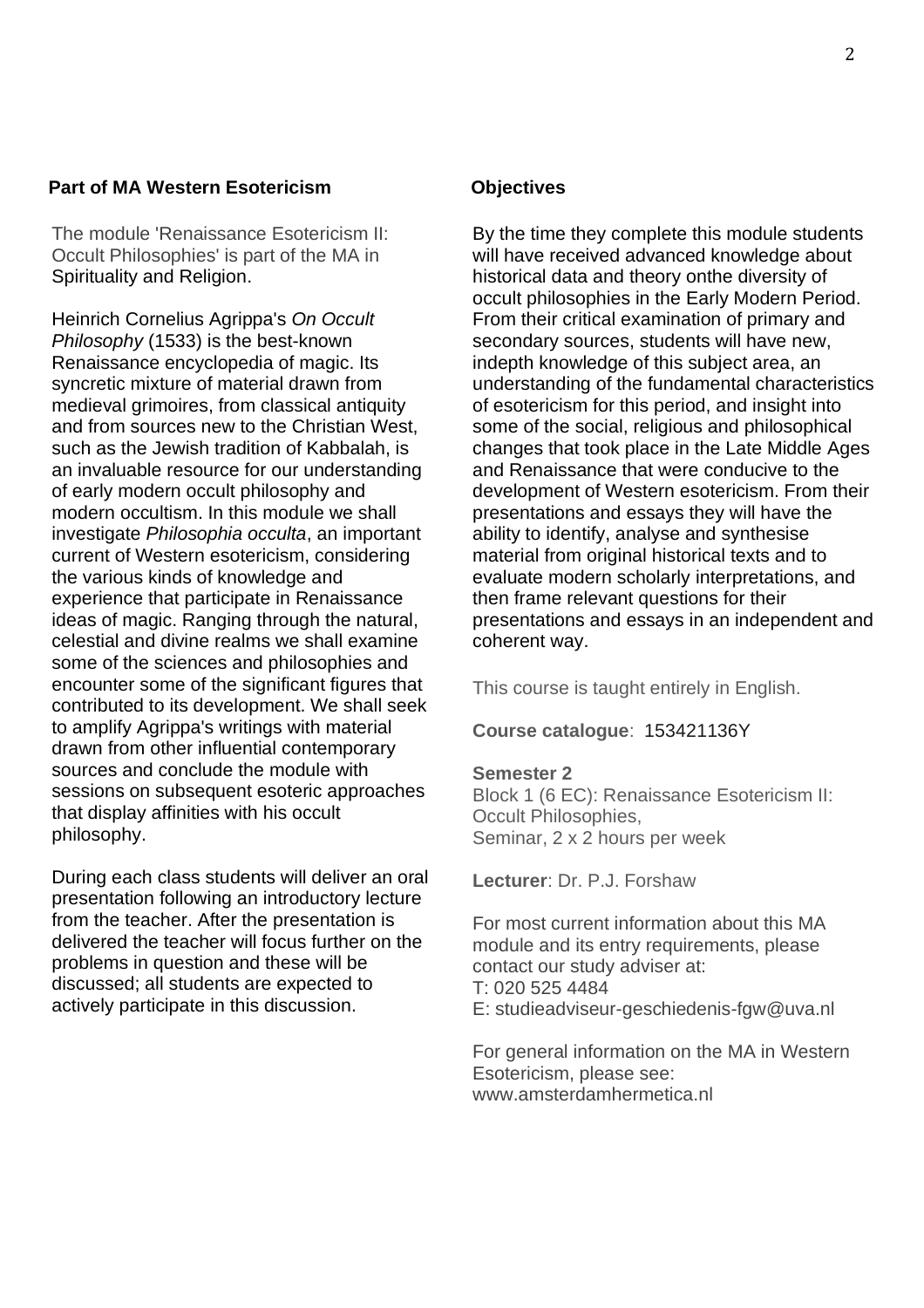## **Tuesdays & Wednesdays 11:00-13:00, Semester 2, Block 1, OMHP C0.23**

| 15 February 2022 | 1. Introduction & Of Magic in General                                                                                                                                                                                                                                  |
|------------------|------------------------------------------------------------------------------------------------------------------------------------------------------------------------------------------------------------------------------------------------------------------------|
|                  | General introduction, discussion of the program's theme, goals and<br>set-up of the course. Students decide who is going to be<br>responsible for presenting each seminar                                                                                              |
|                  | Richard Kieckhefer, 'The Specific Rationality of Medieval Magic',<br>The American Historical Review, Vol. 99, No. 3 (June, 1994), 813-<br>836.                                                                                                                         |
|                  | Jan N. Bremmer, "The Birth of the Term 'Magic," in The<br>Metamorphosis of Magic from Late Antiquity to the Early Modern<br>Period, ed. Jan N. Bremmer and Jan R. Veenstra, Groningen<br>Studies in Cultural Change 1 (Leuven: Peeters, 2002), 1-11.                   |
|                  | Optional: Giordano Bruno, Cause, Principle and Unity and Essays<br>on Magic, edited by Richard J. Blackwell and Robert de Lucca,<br>Cambridge: Cambridge University Press, 1998, 105-142.                                                                              |
| 16 February 2022 | 2: Occult Sciences 1: Astronomia Superior (Astrology)                                                                                                                                                                                                                  |
|                  | H. Darrel Rutkin, 'Astrology', in The Cambridge History of Science,<br>Vol. 3, Early Modern Science, edited by Katharine Park and<br>Lorraine Daston, Cambridge: Cambridge University Press, 2006,<br>541-561.                                                         |
|                  | William Eamon, 'Astrology and Society', in Brendan Dooley (ed.), A<br>Companion to Astrology in the Renaissance, Leiden: Brill, 2014,<br>141-191.                                                                                                                      |
|                  | Optional: William Lilly, The Christian Astrologer, London, 1647,<br>Sigs. B <sup>r</sup> -B4 <sup>v</sup> 'To the Reader', Book 1, Chapter 1, 25-27, 33, 50-61,<br>119-120.                                                                                            |
| 22 February 2022 | 3: Occult Sciences 2: Astronomia Inferior (Alchemy)                                                                                                                                                                                                                    |
|                  | Lawrence Principe and William R. Newman, 'Some problems with<br>the Historiography of Alchemy', in William R. Newman and<br>Anthony Grafton (eds.) Secrets of Nature: Astrology and Alchemy<br>in Early Modern Europe, Cambridge, Mass., MIT Press, 2001, 385-<br>431. |
|                  | William R. Newman, 'From Alchemy to "Chymistry"', in The<br>Cambridge History of Science, Vol. 3, Early Modern Science,<br>edited by Katharine Park and Lorraine Daston, Cambridge:<br>Cambridge University Press, 2006, 497-517.                                      |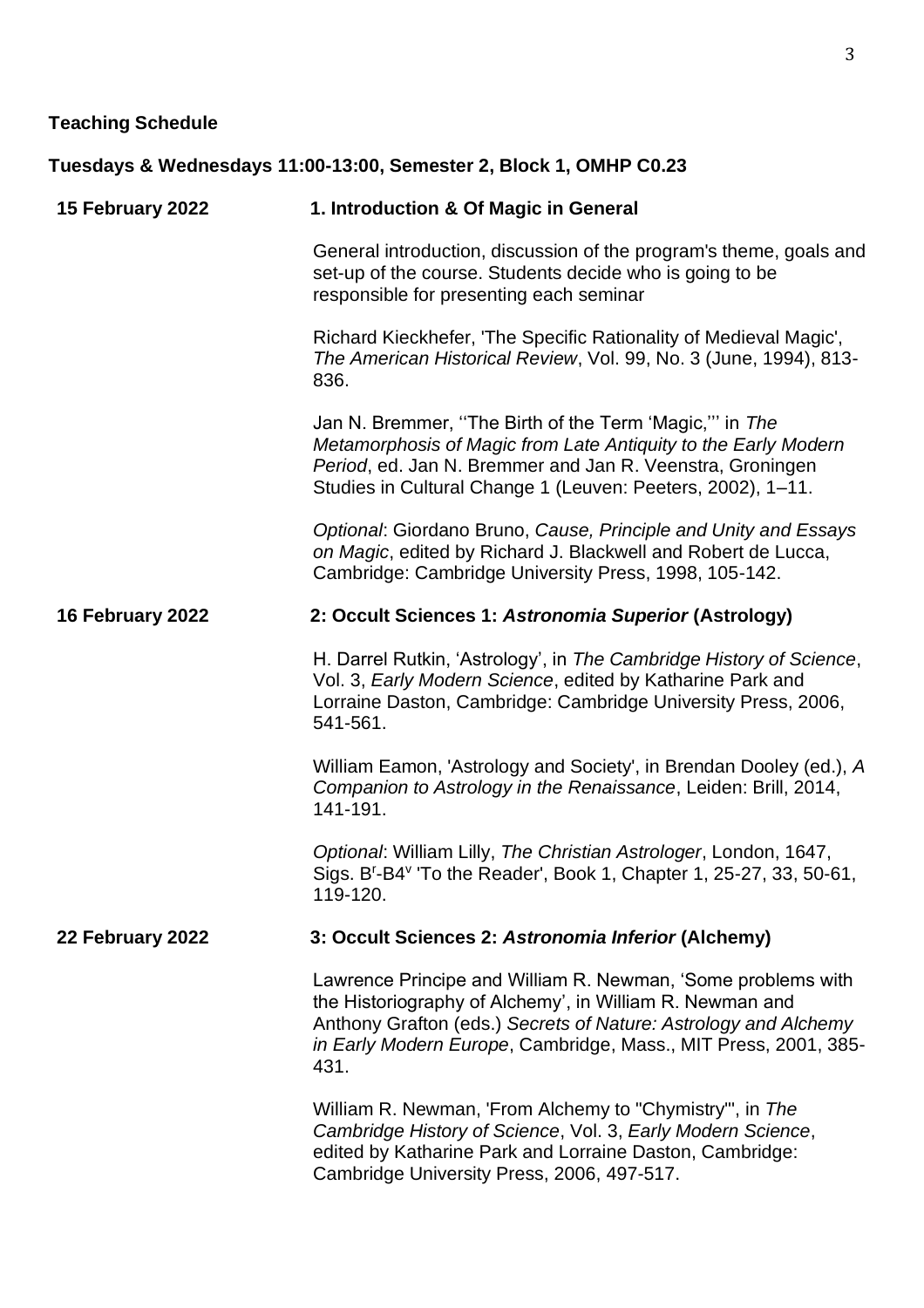|                  | Optional: 'Prolegomena' and 'Annotations and Discourses', in Elias<br>Ashmole (ed.), Theatrum Chemicum Britannicum, London, Sigs.<br>A2 <sup>r</sup> -B4 <sup>v</sup> , 443-447                                                                                                                                                                                                                                                             |
|------------------|---------------------------------------------------------------------------------------------------------------------------------------------------------------------------------------------------------------------------------------------------------------------------------------------------------------------------------------------------------------------------------------------------------------------------------------------|
| 23 February 2022 | 4. Hermetic & Neoplatonic Magic                                                                                                                                                                                                                                                                                                                                                                                                             |
|                  | Frances A. Yates, Giordano Bruno and the Hermetic Tradition,<br>Chicago and London: Chicago University Press, 1964; reprint<br>1991, Chapter 3: Hermes Trismegistus and Magic, 44-61.                                                                                                                                                                                                                                                       |
|                  | Brian P. Copenhaver, 'Hermes Trismegistus, Proclus and the<br>Question of a Philosophy of Magic in the Renaissance', in Ingrid<br>Merkel and Allen G. Debus (eds), Hermeticism and the<br>Renaissance: Intellectual History and the Occult in Early Modern<br>Europe, Washington: Folger Books, 1988, 79-110.                                                                                                                               |
|                  | Wouter J. Hanegraaff, 'Better than Magic: Cornelius Agrippa and<br>Lazzarellian Hermetism', Magic, Ritual, and Witchcraft (Summer<br>2009), 1-25.                                                                                                                                                                                                                                                                                           |
| 1 March 2022     | 5. Christian Cabala                                                                                                                                                                                                                                                                                                                                                                                                                         |
|                  | Charles Zika, 'Reuchlin's De Verbo Mirifico and The Magic Debate<br>Of The Late Fifteenth Century', in: The Journal of the Warburg and<br>Courtauld Institutes, Vol. 39 (1976): 104-138.                                                                                                                                                                                                                                                    |
|                  | Johann Reuchlin, De Arte Cabalistica: On the Art of the Kabbalah,<br>translated by Martin and Sarah Goodman, Lincoln and London:<br>University of Nebraska Press/Bison Books, 1993, Book 3, 235-<br>277 [every other page, as it's parallel text]                                                                                                                                                                                           |
|                  | Optional: Giovanni Pico della Mirandola, 'Theses According to<br>the Hebrew Cabalist Wisemen', 344-363; 'Magical Conclusions',<br>494-530; 'Magic in the Orphic Hymns', 504-515'; 'Cabalistic<br>Conclusions confirming the Christian Religion', 516-553, in<br>Syncretism in the West: Pico's 900 Theses (1486), Text,<br>Translation and Commentary by Steven A. Farmer, Tempe,<br>Arizona: Medieval & Renaissance Texts & Studies, 1998. |
| 2 March 2022     | <b>6. Occult Philosophy</b>                                                                                                                                                                                                                                                                                                                                                                                                                 |
|                  | Noel L. Brann, Trithemius and Magical Theology: A Chapter in the<br>Controversy over Occult Studies in Early Modern Europe. New<br>York: S.U.N.Y. Press, 1999, Chapter 4: 'The Occult Vision', 85-<br>156.                                                                                                                                                                                                                                  |
|                  | Optional: Henry Cornelius Agrippa, Three Books of Occult<br>Philosophy. Translated by James Freake and edited by Donald<br>Tyson, St. Paul, MN: Llewellyn Publications, 1993; repr. 1997, Ii-lx,                                                                                                                                                                                                                                            |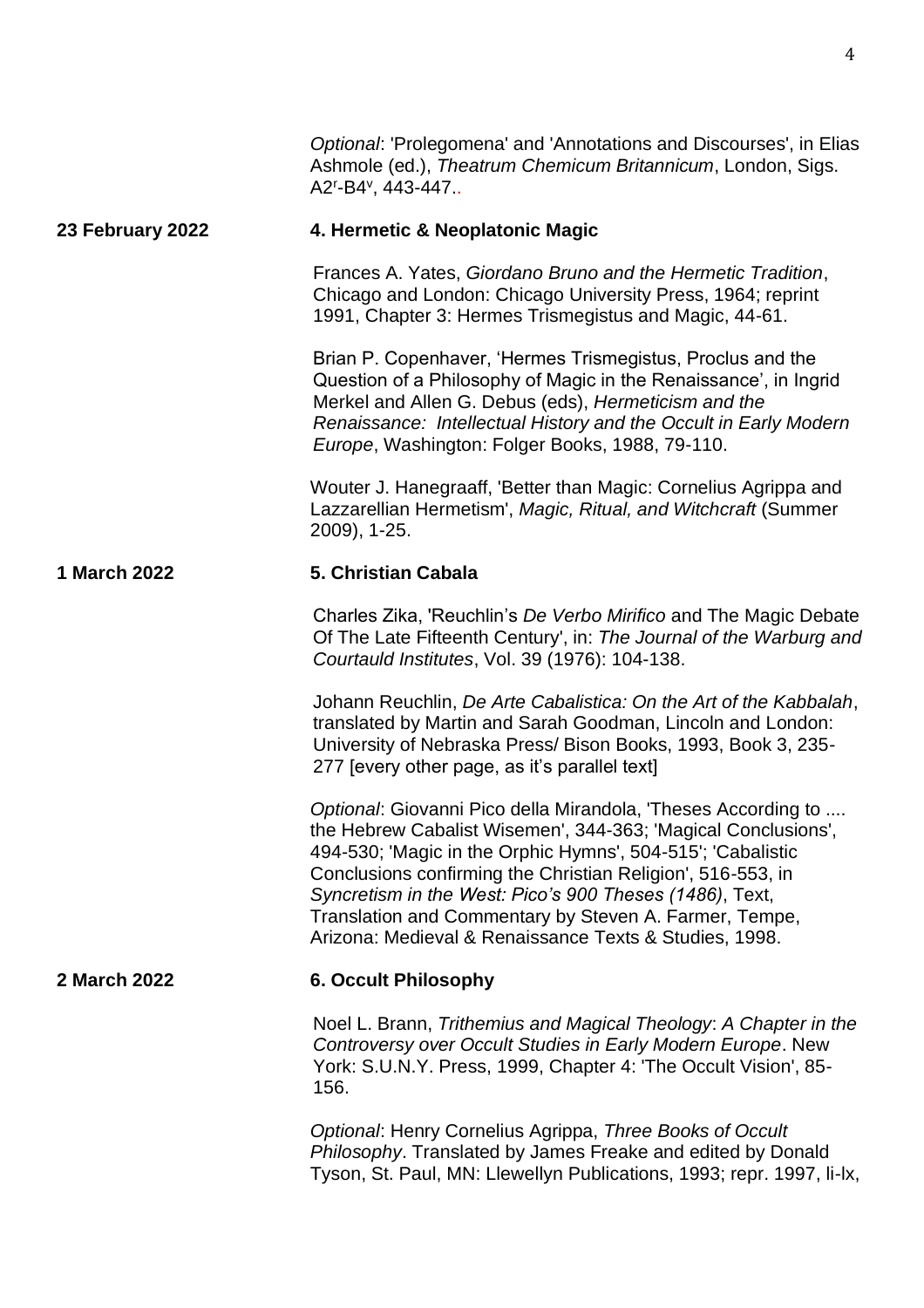3-12

|                     | Optional: Henrie Cornelius Agrippa, Of the Vanitie and vncertaintie<br>of Artes and Sciences: Englished by la. San. Gent, London, 1569,<br>'Of Sciences in General', 1'-5'; 'Of iudiciall astrologie', 44'-50'; 'Of<br>Magicke in generall', 'Of Natural Magicke', 'Of Mathematicall<br>Magicke', 'Of Witching Magicke', Of Geocie and Necromancie', 'Of<br>Cabala', 54 <sup>v</sup> -62 <sup>v</sup> . |
|---------------------|---------------------------------------------------------------------------------------------------------------------------------------------------------------------------------------------------------------------------------------------------------------------------------------------------------------------------------------------------------------------------------------------------------|
| <b>8 March 2022</b> | 7. Natural Magic                                                                                                                                                                                                                                                                                                                                                                                        |
|                     | William Eamon, Science and the Secrets of Nature: Books of<br>Secrets in Medieval and Early Modern Culture, Princeton:<br>Princeton University Press, 1994, Chapter 6: Natural Magic and<br>the Secrets of Nature, 194-233.                                                                                                                                                                             |
|                     | Paola Zambelli, White Magic, Black Magic in the European<br>Renaissance, Leiden: Brill, 2007, Chapter 1: Continuity in the<br>Definition of Natural Magic from Pico to Della Porta. Astrology and<br>Magic in Italy and North of the Alps, 13-34.                                                                                                                                                       |
|                     | Optional: Giovanni-Battista della Porta, Magiae Naturalis, sive de<br>miraculis rerum naturalium libri IIII (1558), trans. John Baptista<br>Porta, Natural Magick  in Twenty Books, London, 1658, The<br>Preface to the Reader, Book 1, 1-25.                                                                                                                                                           |
| <b>9 March 2022</b> | 8. Celestial Magic                                                                                                                                                                                                                                                                                                                                                                                      |
|                     | Christopher I. Lehrich, The Language of Demons and Angels:<br>Cornelius Agrippa's Occult Philosophy, Leiden: Brill, 2003, Chapter<br>4 extract 'Esotericism, Occultism, and Magic', 159-164; Chapter 3:<br>Sign, Sigil, Text, 98-146.                                                                                                                                                                   |
|                     | Nicolas Weill-Parot, 'Astral Magic and Intellectual Changes<br>(Twelfth-Fifteenth Centuries): 'Astrological Images' and the<br>Concept of 'Addressative' Magic', in Jan N. Bremmer and Jan R.                                                                                                                                                                                                           |
|                     | Veenstra, The Metamorphosis of Magic from Late Antiquity to the<br>Early Modern Period, Leuven: Peeters, 2002, 167-188.                                                                                                                                                                                                                                                                                 |
|                     | Optional: Marsilio Ficino, Three Books on Life, edited & translated<br>by Carol Kaske and John Clark, Binghamton, NY: Medieval and<br>Renaissance Texts and Studies, 1989, 243-373 (please make sure<br>you read chapters 1-3, 4, 8, 11, 13, 15, 18, 20 and 26. Note: This<br>is a parallel-text translation and you will only be reading every<br>other page).                                         |

Stephen Clucas, 'John Dee's Angelic Conversations and the *Ars Notoria*: Renaissance Magic and Mediaeval Theurgy', in Stephen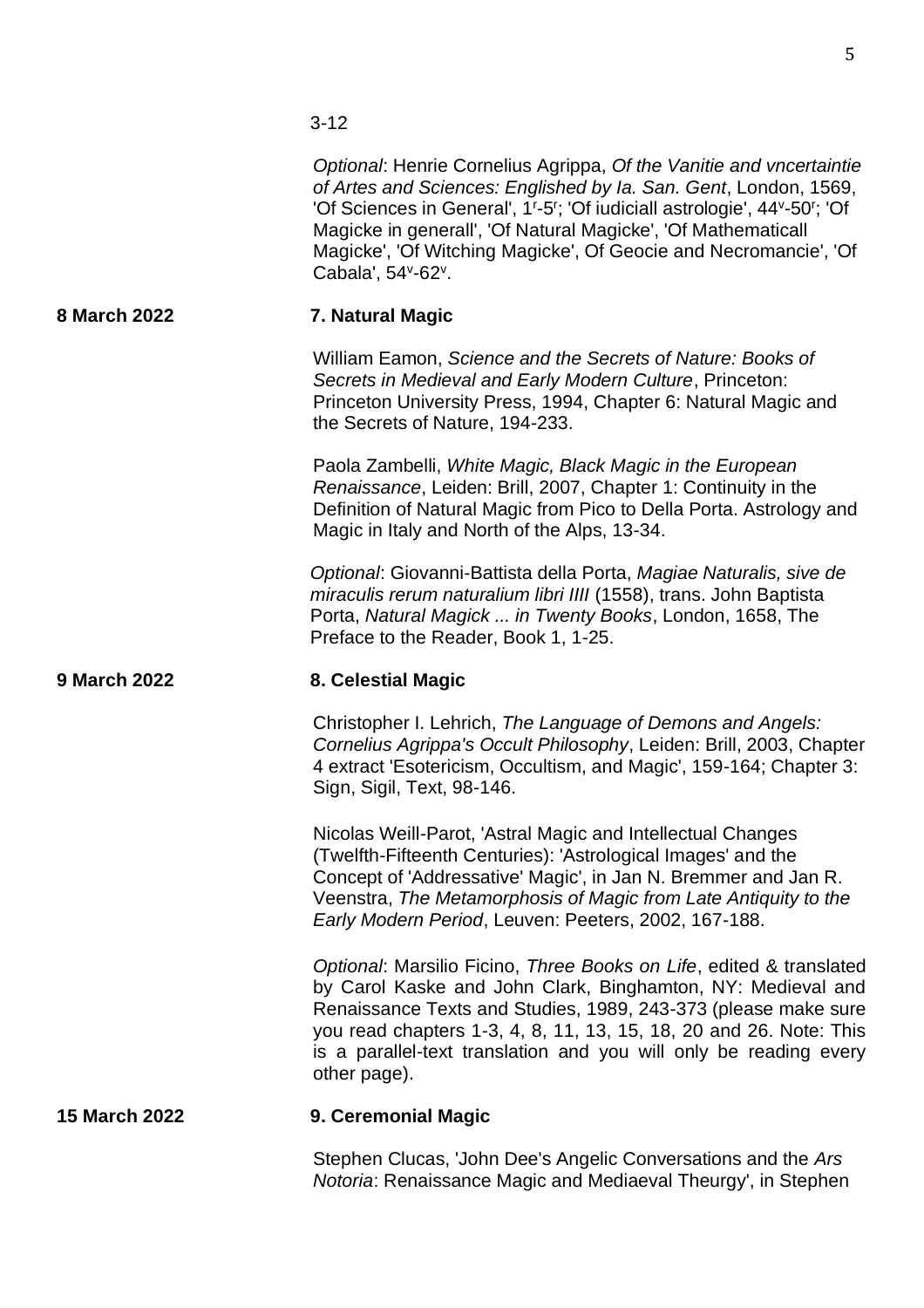|                      | Clucas (ed.), John Dee: Interdisciplinary Studies in English<br>Renaissance Thought, Dordrecht: Springer, 2006, 231-273.                                                                                                                                                                    |
|----------------------|---------------------------------------------------------------------------------------------------------------------------------------------------------------------------------------------------------------------------------------------------------------------------------------------|
|                      | Julien Véronèse, 'Magic, Theurgy, and Spirituality in the Medieval<br>Ritual of the Ars notoria', in Claire Fanger (ed.), Invoking Angels:<br>Theurgic Ideas and Practices, Thirteenth to Sixteenth Centuries,<br>University Park, PA: Pennsylvania State University Press, 2012,<br>37-78. |
|                      | Optional: Peter de Abano, Heptameron: or, Magical Elements, in<br>Henry Cornelius Agrippa, Fourth Book of Occult Philosophy,<br>translated by Robert Turner, London, 1665, 69-110.                                                                                                          |
| 16 March 2022        | 10. Paracelsian Philosophy                                                                                                                                                                                                                                                                  |
|                      | Carlos Gilly, "Theophrastia Sancta" - Paracelsianism as a Religion,<br>in Conflict with the Established Churches', in Ole Peter Grell (ed.),<br>Paracelsus: The Man and his Reputation, his Ideas and their<br>Transformation, Leiden: Brill, 1998, 151-185.                                |
|                      | Owen Hannaway, The Chemists & The Word: The Didactic Origins<br>of Chemistry, Baltimore: Johns Hopkins University Press, 1975,<br>Chapter 2: The Anatomy of the World, 22-57.                                                                                                               |
|                      | Optional: Theophrastus Paracelsus, 'Of Occult Philosophy', in<br>Paracelsus, Of the Supreme Mysteries of Nature, London, 1656,<br>33-51, 60-63, 81-90.                                                                                                                                      |
|                      | Optional: Oswald Croll, Philosophy Reformed & Improved, London:<br>1657, 47-75.                                                                                                                                                                                                             |
| 22 March 2022        | 11. Rosicrucianism                                                                                                                                                                                                                                                                          |
|                      | Hereward Tilton, 'The Rosicrucian Manifestos and Early<br>Rosicrucianism', in Christopher Partridge (ed.), The Occult World,<br>Abingdon: Routledge, 2015, 128-144.                                                                                                                         |
|                      | Joscelyn Godwin, 'The Deepest of the Rosicrucians: Michael Maier<br>(1569-1622)', in Ralph White (ed.), The Rosicrucian Enlightenment<br>Revisited, Hudson, NY: Lindisfarne Books, 1999, 99-123.                                                                                            |
|                      | Optional: The Chemical Wedding of Christian Rosenkreutz (1616),<br>in Rosicrucian Trilogy: Modern Translations of the Three Founding<br>Documents, translations by Joscelyn Godwin, Christopher<br>McIntosh, and Donate Pahnke McIntosh, Newburyport, MA:<br>Weiser Books, 2016.            |
| <b>23 March 2022</b> | 12. Theosophick Philosophy                                                                                                                                                                                                                                                                  |
|                      |                                                                                                                                                                                                                                                                                             |

Ariel Hessayon, 'Boehme's Life and Times', in Ariel Hessayon and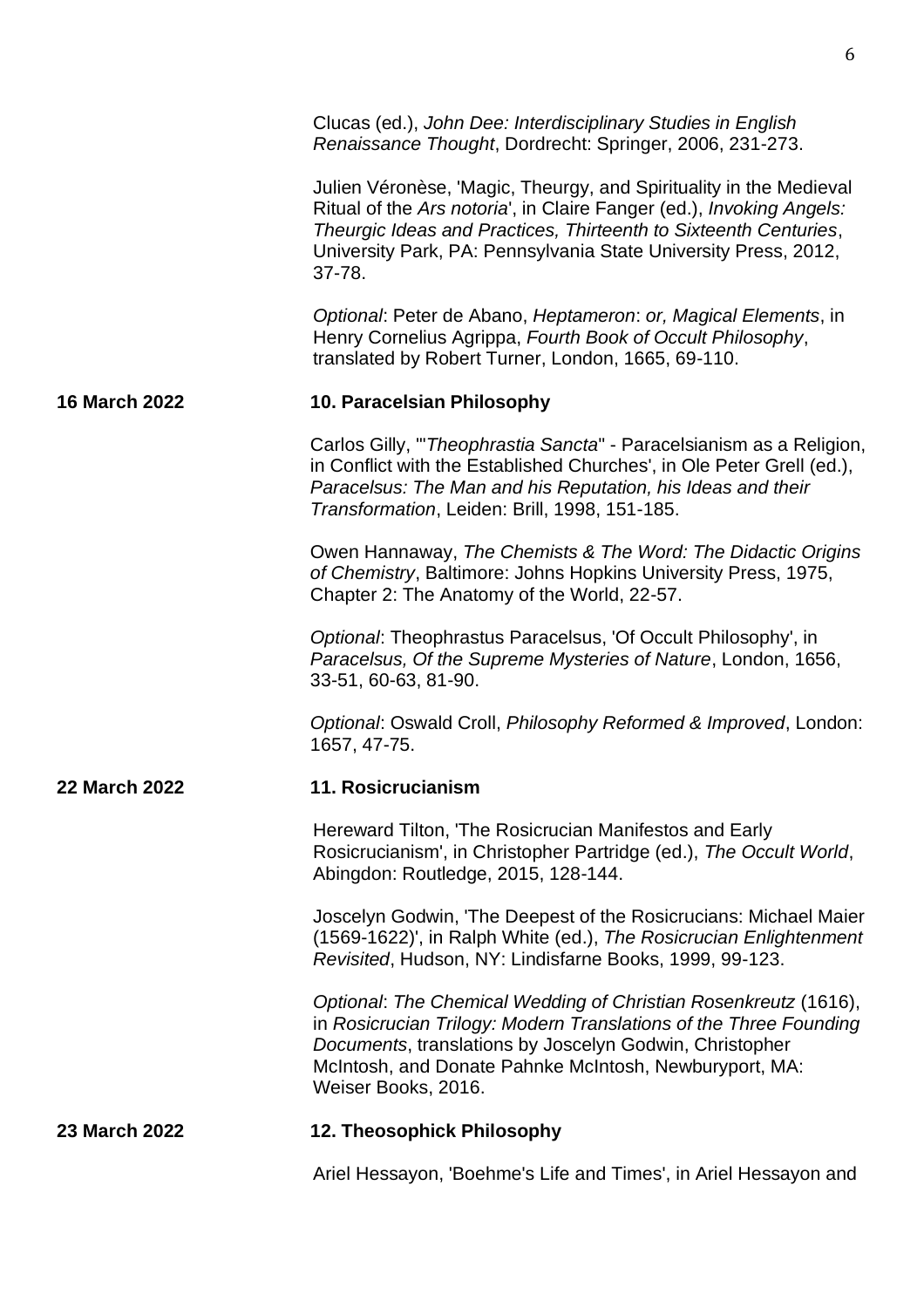Sarah Apetrei (eds), *An Introduction to Jacob Boehme: Four Centuries of Thought and Reception*, New York: Routledge, 13-37

Wouter J. Hanegraaff, 'Jacob Böhme and Christian Theosophy', in Christopher Partridge (ed.), *The Occult World*, Abingdon: Routledge, 2015, 119-127.

*Optional*: Jacob Boehme, *The Clavis: Or an Explanation of some Principal Points and Expressions in his Writings* ... translated by William Law, in *The Works of Jacob Behmen, The Teutonic Theosopher*, 4 vols., London, 1764, Vol. II, 1-25.

#### **Course Requirements**

There are three requirements for succesfully completing the course:

#### **1. Presence and active participation**

You are required to attend at least 80% of the seminar meetings, which means that a maximum of three meetings can be skipped. Failure to be present at more than three meetings results in the judgement: "insufficient".

#### **2. Oral presentations**

One or several primary or secondary sources are studied during each seminar meeting. Dependent on the number of participants, you are required to take responsibility for *at least one* seminar presentation (instructions for seminar presentations, see below). If the number of participants is relatively small, you are required to accept more than one presentation. A grade is awarded for each presentation. In case of more than one presentation, the highest grade counts. This grade counts for 40% of the final grade.

Please note: not turning up when you are scheduled for a presentation is taken very seriously, for it means that you are letting down all your fellow students and are in effect sabotaging the entire meeting. Therefore in cases of "no-show", 1.0 will be subtracted from the final grade. Exceptions can be made only if you can demonstrate that the absence was due to force majeure (serious illness, deaths in the family etc.), and if the absence was reported as early as possible (by means of email via Blackboard, or if necessary by telephone).

### **3. Written paper**

You are required to write a paper (2000-3000 words + footnotes/bibliography, 1.5 line spacing) on a subject of your choice, relevant to the theme of the course, and selected in consultation with the instructor. Take care! The paper will be evaluated on the basis of its contents, but the grade will be negatively influenced by failure to respect basic style requirements (i.e., rules for use of footnotes, literature references in footnotes, and presentation of the bibliography).

A first version of the paper must be submitted as a Word document (attachment to p.j.forshaw@uva.nl), no later than Friday 27 May 2022). The paper will be returned with critical comments, suggestions, and a provisional grade by Friday 3 June. The student then has the option to either accept the provisional grade or submit a final revised version (no later than Friday